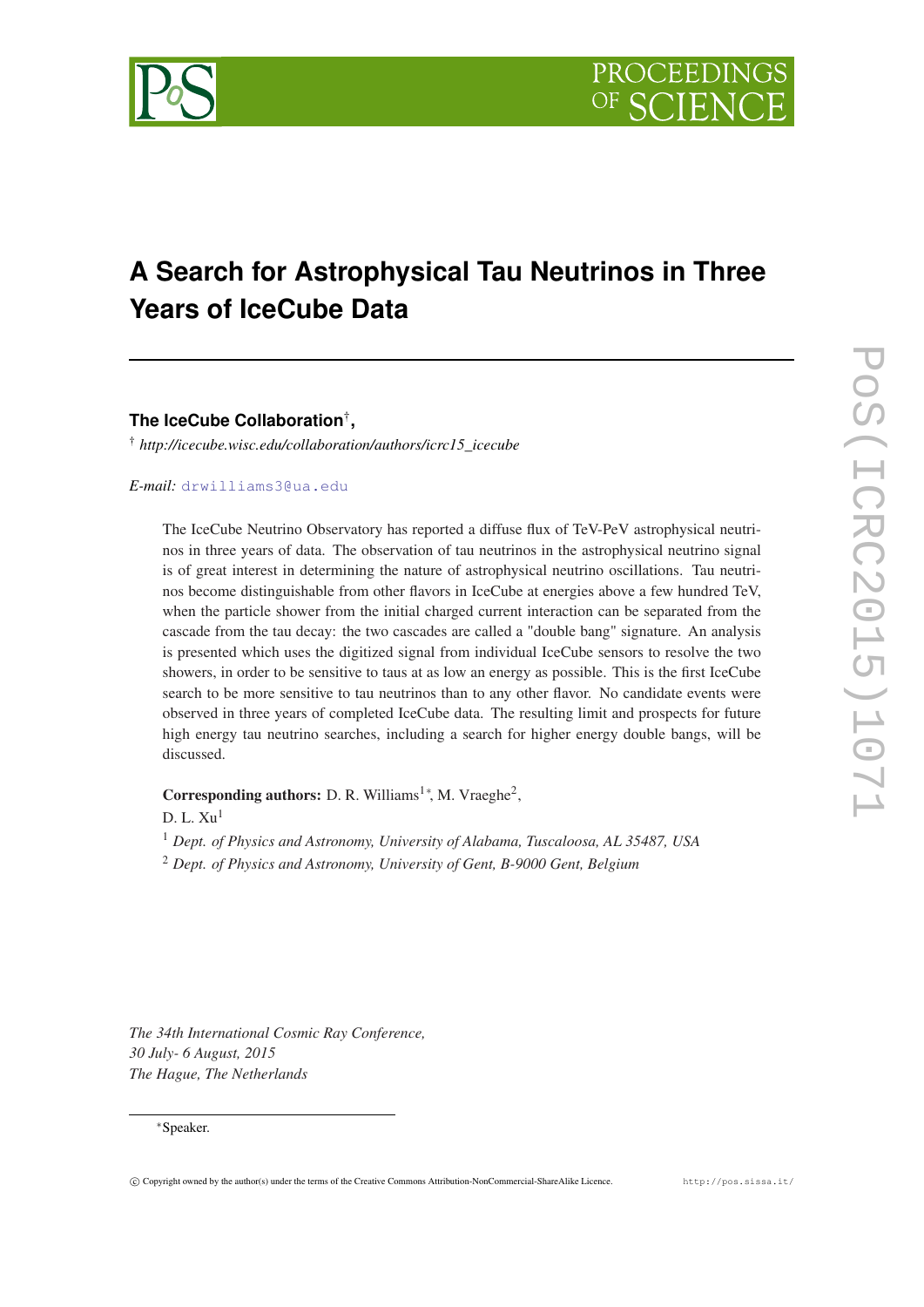<span id="page-1-0"></span>

Figure 1:  $v_{\tau}$  double bang event topology



Figure 2: Simulated double pulse waveform from a  $v_\tau$  CC interaction.

# 1. Introduction

The IceCube Neutrino Observatory recently announced a significant detection of diffuse high energy astrophysical neutrinos [\[1\]](#page-6-0). The flavor composition of the flux detected by IceCube is consistent with equal fractions of all neutrino flavors [\[2\]](#page-6-0). Of particular interest is the identification of tau neutrinos, which are only expected to be produced in negligible amounts in astrophysical accelerators, but should appear in the flux detected by IceCube due to neutrino flavor change. IceCube is a cubic-kilometer neutrino detector installed in the ice at the geographic South Pole between depths of 1450 m and 2450 m [\[3](#page-6-0)]. Detector construction started in 2005 and finished in 2010. The reconstruction of neutrino properties relies on the optical detection of Cherenkov radiation emitted by secondary particles produced in neutrino interactions in the surrounding ice or the nearby bedrock. The basic IceCube sensor is the Digital Optical Module (DOM), which contains a photomultiplier tube (PMT) and electronics which digitize the PMT waveform.

Events in IceCube generally have one of two overall topologies: "track" events from  $v_\mu$ charged current (CC) interactions, as well as from muons produced in cosmic ray induced air showers; and "cascade" events from ν*<sup>e</sup>* CC interactions and neutral current (NC) interactions of all flavors. At energies below about 1 PeV,  $v<sub>\tau</sub>$  CC interactions will appear as a single cascade. At energies above about 1 PeV, the tau lepton decay length becomes large enough that IceCube can resolve the first  $v<sub>\tau</sub>$  CC interaction cascade from the second tau lepton decay cascade. This double cascade signature is called a double bang [\[4\]](#page-6-0) and is shown in Figure 1. The first tau neutrino search in IceCube used the partially constructed detector (22 strings) and searched for partially contained double bangs [[5](#page-6-0)]. This search was in fact more sensitive to  $v_e$  and  $v_u$  than to  $v_\tau$ . Here we present the result of a search for closely separated  $v<sub>\tau</sub>$  double bangs in the complete IceCube detector using individual DOM waveforms. This is the first  $v<sub>\tau</sub>$  search in IceCube to be more sensitive to tau neutrinos than to other neutrino flavors. We also discuss a search for well-separated contained double bangs in IceCube.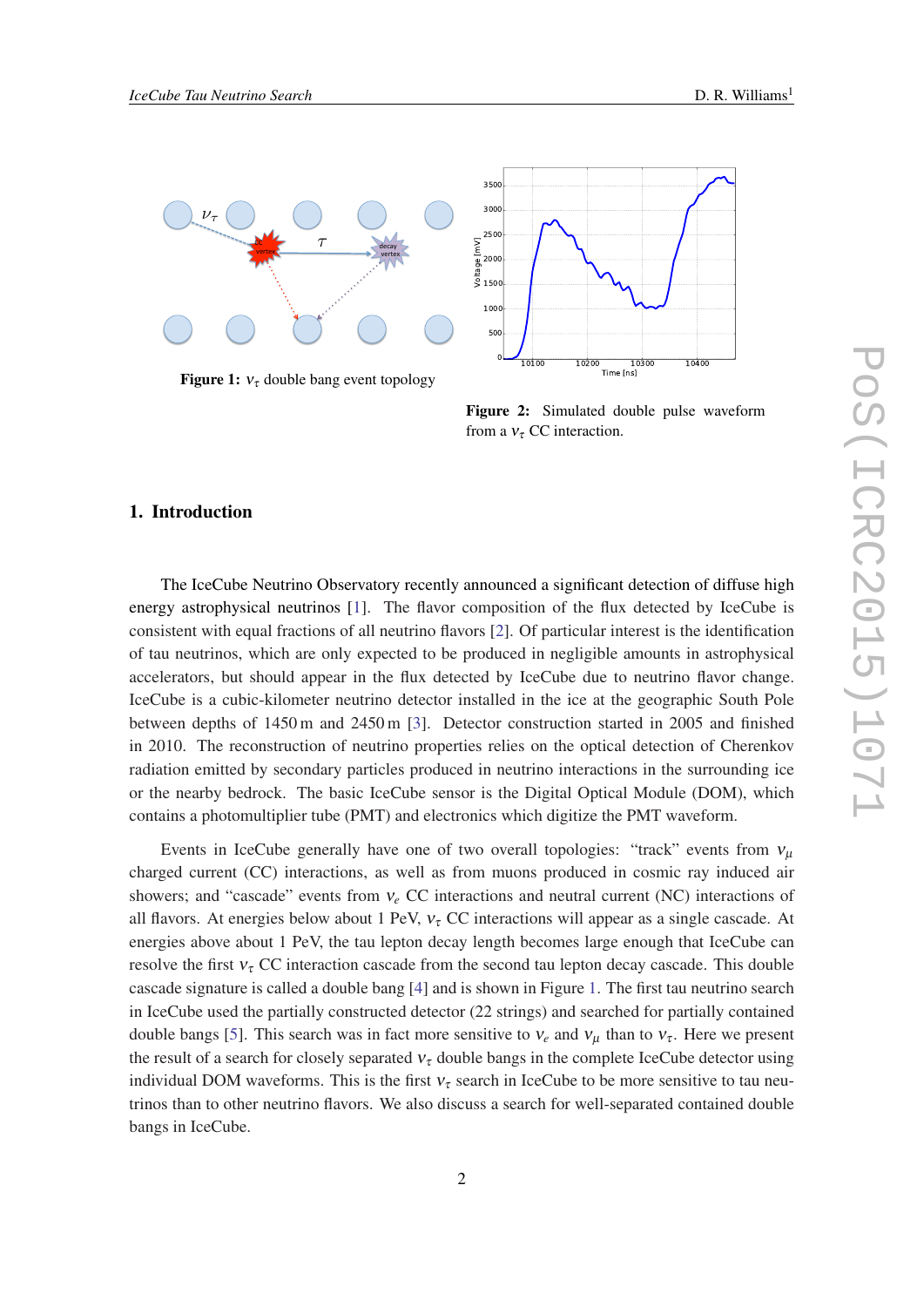## 2. Double Pulse Event Search

This search for  $v<sub>\tau</sub>$  in IceCube looks for double bangs which are close enough together that the two cascades are not well resolved, but appear as a double pulse in a single IceCube DOM waveform. A simulated double pulse from a  $v<sub>\tau</sub>$  CC interaction in IceCube is shown in Figure [2](#page-1-0). This search uses 914.1 days of data from the fully constructed IceCube detector between May 13, 2011 and May 6, 2014. The criteria for data selection are that all IceCube strings were collecting data, and no *in situ* calibration light sources were in use. The waveforms used are from the Analog Transient Waveform Digitizer (ATWD) which digitizes at 3.3 ns per sample for 128 samples [\[7\]](#page-6-0). Event selection criteria were developed using simulation and 10% of the data; the remaining 90% of data were kept blind until analysis cuts were finalized.

Since resolved double pulses will only be produced in high energy  $v<sub>\tau</sub>$  interactions, this analysis selects events which pass the IceCube Extremely High Energy (EHE) filter, which requires that the event deposit at least 1000 photoelectrons (PE) in the detector. Further event selection criteria are denoted as Level 4 and higher.

At Level 4, an additional charge cut is applied, requiring events to deposit at least 2000 PE in the detector. Individual DOM waveforms are then examined for double pulse characteristics. An updated implementation of the double pulse algorithm (DPA) previously described in [[6](#page-6-0)] is run on each individual DOM which records a charge of at least 430 PE. This algorithm searches for a rising edge in the waveform followed by a falling edge, which defines the first pulse, followed by another rising edge which defines the second pulse. The falling edge of the second pulse is often outside of the 422 ns ATWD window and is therefore not included in the algorithm. The DPA is optimized to reject small pulses from late light due to scattering. An event is defined as a double pulse event and passes Level 4 if at least one DOM in the event passes the DPA.

The Level 5 event selection is designed to reject track-like events which pass the DPA. Such events result from muons which undergo large stochastic energy losses within a few meters of a DOM. Each event is reconstructed using a maximum likelihood method based on the hypothesis of an infinite track and the hypothesis of a point-like cascade. These reconstructions only make use of the timing information for the earliest photon arriving at the DOMs. The log likelihood ratio between the two hypotheses  $log(L_{\text{cascade}}/L_{\text{track}})$  is required to be negative, indicating the event topology is more cascade-like than track-like. Additionally, the first hit in the event is required to be below the top 40 meters of the instrumented volume.

The final event selection at Level 6 requires events to pass a containment cut in order to eliminate muons interacting near the edge of the detector. An additional reconstruction algorithm is performed on all events which pass the preceding cuts, using full charge and time information, and the reconstructed vertex of the event is required to be within the detector boundary.

The expected number of events in 914 days at the final event selection level are shown in Table [1](#page-3-0) for both signal and background. Event rate predictions for astrophysical neutrinos assume a flux of  $E^2\Phi_v = 1.0 \times 10^{-8}$  $E^2\Phi_v = 1.0 \times 10^{-8}$  $E^2\Phi_v = 1.0 \times 10^{-8}$  GeV cm<sup>-2</sup> s<sup>-1</sup> sr<sup>-1</sup> per flavor [8]. Backgrounds include muons and neutrinos from cosmic ray induced air showers and astrophysical neutrinos of other flavors. The atmospheric neutrino rate prediction takes into account both the  $\pi/K$  decay neutrinos [[11\]](#page-6-0) and the charmed meson decay neutrinos [\[12](#page-6-0)]. A knee-corrected cosmic ray spectrum is used in predicting the  $\pi/K$  production in the atmosphere [[13\]](#page-7-0). We expect 0.54 signal events and 0.35 background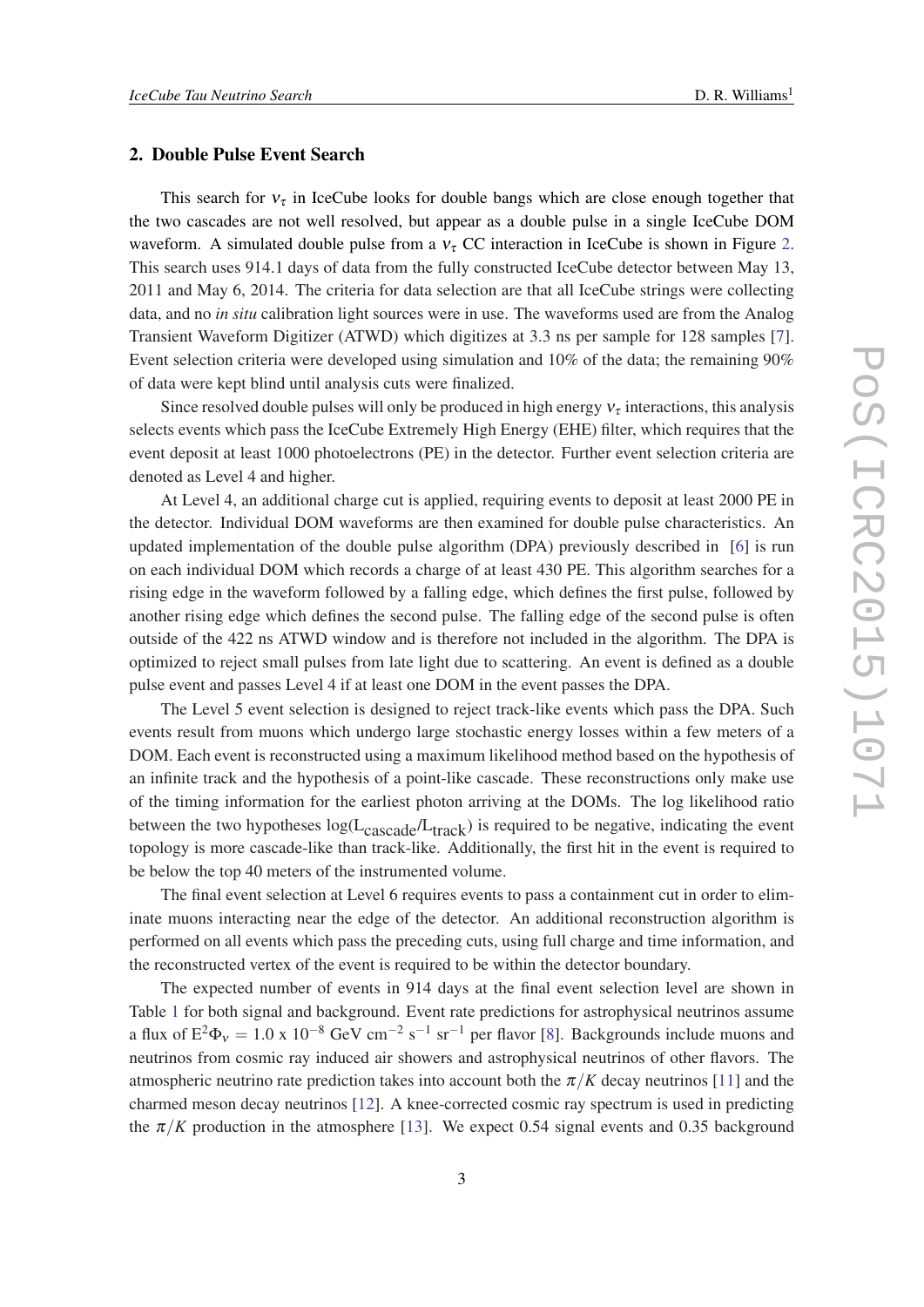| Data samples              | Events in 914.1 days (final cut) |
|---------------------------|----------------------------------|
| Astrophysical $v_\tau$ CC | $(5.4 \pm 0.1) \cdot 10^{-1}$    |
| Astrophysical $v_\mu$ CC  | $(1.8 \pm 0.1) \cdot 10^{-1}$    |
| Astrophysical $v_e$       | $(6.0 \pm 1.7) \cdot 10^{-2}$    |
| Atmospheric $v$           | $(3.2 \pm 1.4) \cdot 10^{-2}$    |
| Atmospheric muons         | $(7.5 \pm 5.8) \cdot 10^{-2}$    |

<span id="page-3-0"></span>Table 1: Predicted event rates from all sources at final cut level for the double pulse event search. Errors are statistical only.

events in 914 days. The largest background is from astrophysical  $v_\mu$  CC interactions, which can produce a high energy muon that loses energy stochastically near a DOM and causes a double pulse waveform.

After unblinding the remaining 90% of the data sample, no events are found in 914 days. The integrated astrophysical  $v_\tau$  flux upper limit between 214 TeV and 72 PeV is found to be 5.1  $\times$  10<sup>-8</sup> GeV cm<sup>-2</sup> sr<sup>-1</sup> s<sup>-1</sup>, which about 5 times higher than the per-flavor best fit to the IceCube astrophysical flux. A  $v<sub>\tau</sub>$  flux differential upper limit in the energy region of 214 TeV to 72 PeV is shown in Figure [3](#page-4-0). The differential upper limit was extracted following the procedure that was employed in deriving quasi-differential upper limits from previous EHE cosmogenic neutrino searches in Ice-Cube [[14](#page-7-0), [15,](#page-7-0) [10\]](#page-6-0). In this procedure, flux limits were computed for each energy decade with a sliding energy window of 0.1 decade, assuming that the neutrino event spectrum evolves as  $1/E$  [[16\]](#page-7-0). Since zero events were found, the 90% C.L. event count limit in each energy decade is 2.4 based on the Feldman-Cousins approach [\[17\]](#page-7-0). The energy threshold of this limit is 1000 times lower than previous dedicated tau neutrino searches by cosmic ray air shower detectors [[18](#page-7-0)].

#### 3. Double Bang Event Search

Double bang events have a larger separation between the two cascades than double pulse events, and thus occur at a higher primary neutrino energy. The event selection requires events to pass the EHE filter, denoted Level 3. Figure [4](#page-5-0) shows the effective areas after the EHE filter cut for  $v_{\tau}$  obtained by selecting contained double bang events with different minimum separations between the two cascades. It can be seen that the energy threshold for the identification of  $v_\tau$  via this signature increases with distance between the two cascades. At Level 4, an additional charge cut is applied, requiring at least 3100 PE total charge deposited in the event. At Level 5, a Boosted Decision Tree (BDT) is used for further background rejection. This BDT is trained using simulated  $v_{\tau}$  CC events (with a minimum separation of 50 m and with the two cascades contained within the detector volume) as signal, and simulated cosmic ray muons as background. Six variables are used in the BDT:

- Total charge
- Duration of the event in the detector
- Average height of the first 5 hit DOMs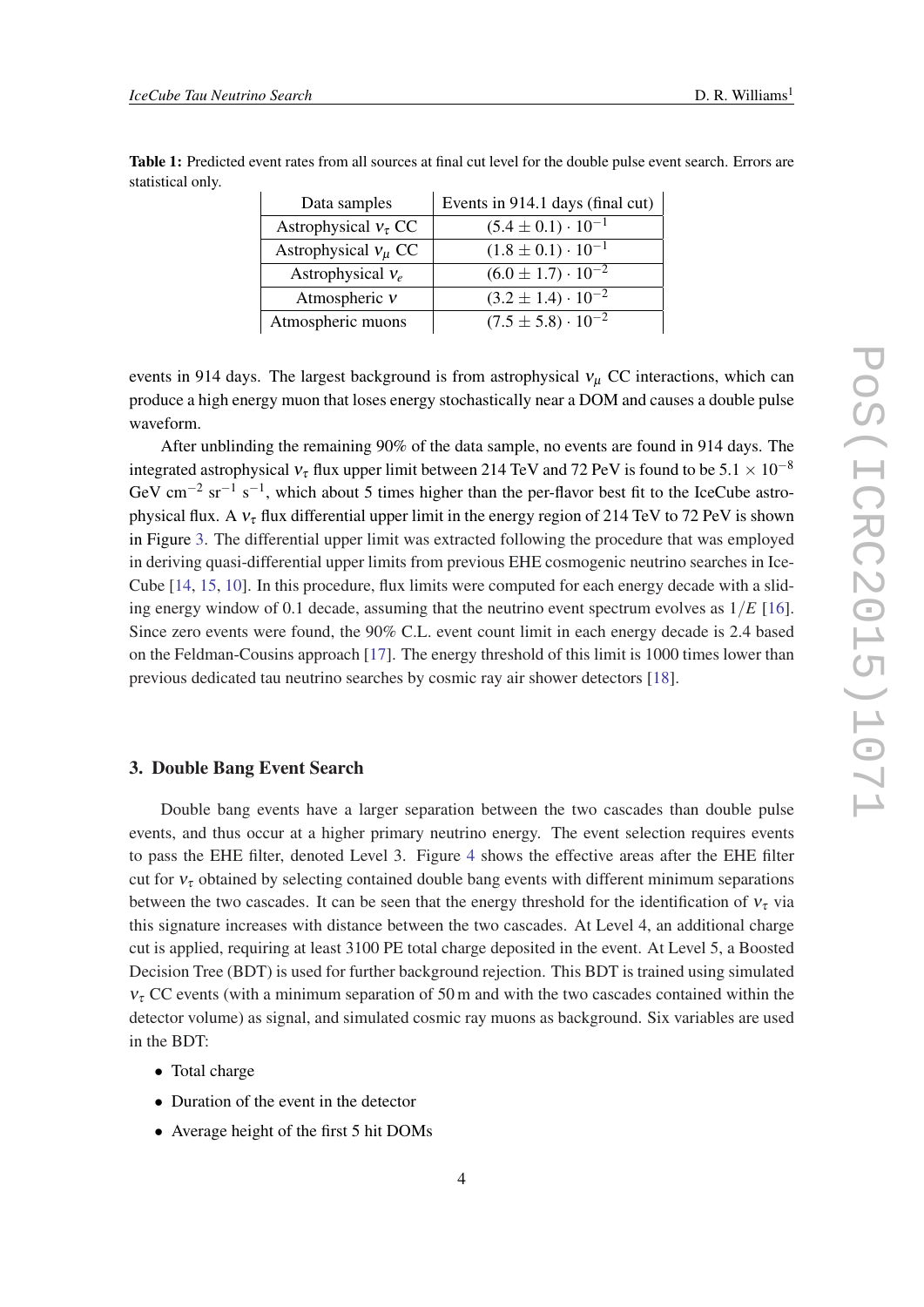<span id="page-4-0"></span>

Figure 3: Neutrino flux upper limits and models as a function of the primary neutrino energy. The thick red curve is the  $v<sub>\tau</sub>$  differential upper limit derived from this analysis. The black crosses depict the all flavor astrophysical neutrino flux observed by IceCube [[1\]](#page-6-0). The thick dashed line is the differential upper limit derived from a search for extremely high energy events which has found the first two PeV cascade events in IceCube [\[9](#page-6-0), [10\]](#page-6-0). The thick dotted line is the Auger differential upper limit from  $v<sub>\tau</sub>$  induced air showers [\[18](#page-7-0)]. The thin dash line (orange) is the Waxman-Bahcall upper bound which uses the UHECR flux to set a bound on astrophysical neutrino production [\[19](#page-7-0)]. The dash-dotted line (magenta) is prompt neutrino flux predicted from GRBs; prompt in this context means in time with the gamma rays [\[20](#page-7-0)]. The dash-dot-dot line (grey) is neutrino flux predicted from the cores of active galaxies [\[21](#page-7-0)]. The thin dotted line (red) is neutrino flux predicted from starburst galaxies, which are rich in supernovae [\[22](#page-7-0)].

- Number of peaks in the distribution of collected charge as a function of time
- Maximum fraction of the total charge collected in a 100 ns timebin
- A variable based on the movement of the center of gravity of the event during the development of the event in the detector

For every event a BDT score is calculated based on these variables ranging from -1 (backgroundlike) to +1 (signal-like) and only events with a sufficiently high score are retained.

At Level 6, a detailed reconstruction of the events is performed assuming a double cascade topology. Several criteria are applied to remove events which are badly reconstructed as double bangs: the maximized likelihoods cannot be too small, causality is required between the two cas-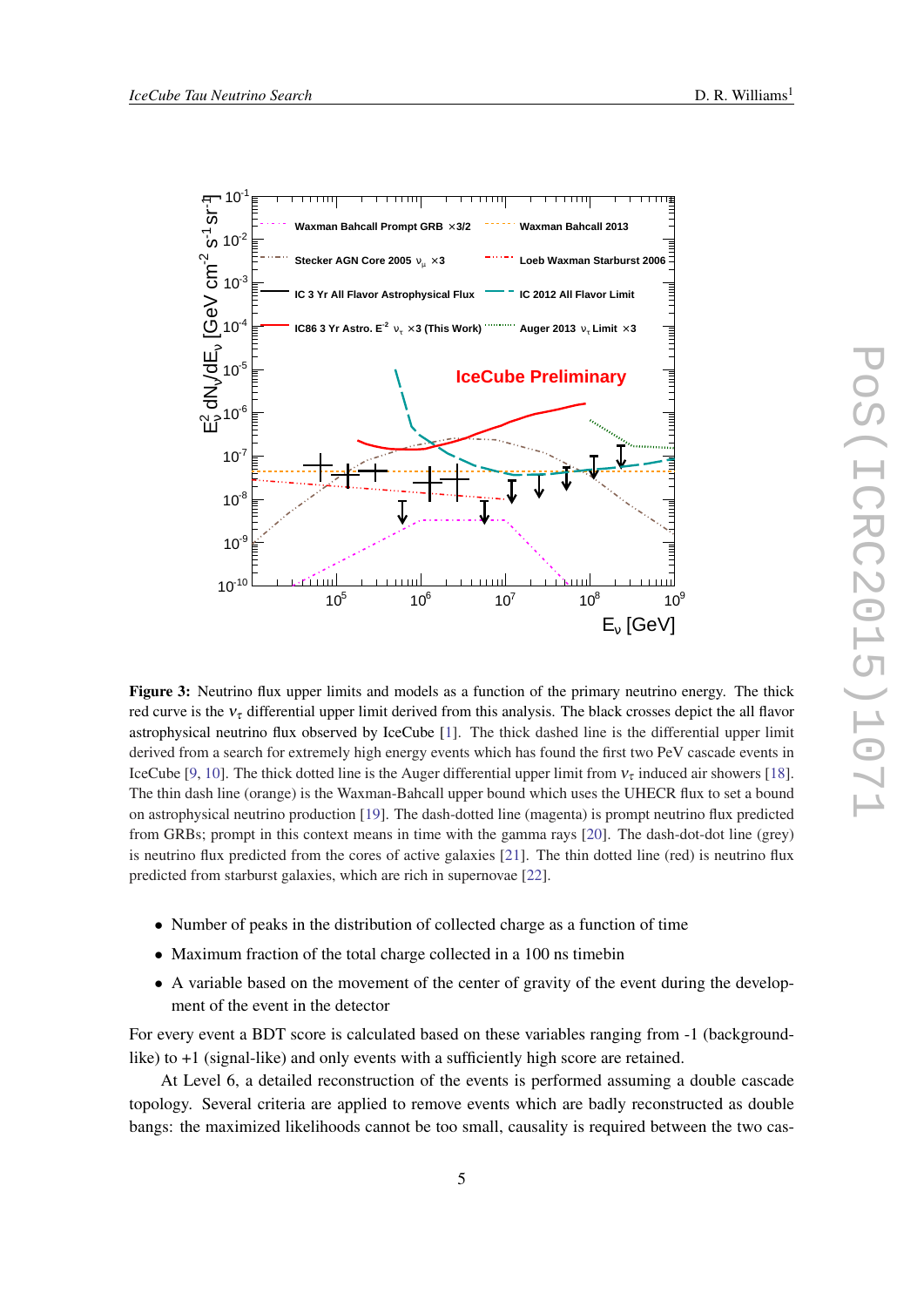<span id="page-5-0"></span>

**Figure 4:** Effective areas after the EHE filter cut for  $v<sub>\tau</sub>$  obtained by selecting contained double bang events with different minimum separations between the two cascades. No reconstruction errors are included.

Table 2: Preliminary remaining event rates for signal and different backgrounds at Level 6 of the double bang search. The assumed fluxes of the signal and different background are the same as for the double dulse event search. Errors are statistical only.

| Data samples          | Events in 1 year                |
|-----------------------|---------------------------------|
| Double Bang           | $(4.93 \pm 0.04) \cdot 10^{-1}$ |
| Atmospheric muons     | $(9.5 \pm 1.8)$                 |
| Astrophysical $v_e$   | $(8.2 \pm 0.3) \cdot 10^{-1}$   |
| Astrophysical $v_\mu$ | $(8.9 \pm 0.2) \cdot 10^{-1}$   |
| Atmospheric $v_e$     | $(4.4 \pm 0.2) \cdot 10^{-2}$   |
| Atmospheric $v_\mu$   | $(9.3 \pm 0.2) \cdot 10^{-2}$   |

cades, both cascades need to be reconstructed in or near the detector and not too close together (minimum 20 m apart) and the energy asymmetry  $([E_1 - E_2]/[E_1 + E_2]$ , with  $E_1$  and  $E_2$  the energies of the first and second cascade) has to be between -0.999 and 0.9. The median resolution (depending on the energy) of the reconstructed parameters of the remaining signal events at the end of this reconstruction chain is about 3-6% for the distance between the two cascades, 1-4◦ for the direction and 10-20% for the energy of each cascade.

The remaining event rates of the signal and different backgrounds are shown in Figure [5](#page-6-0) and Table 2. The atmospheric neutrino background has been reduced to about an order of magnitude below the signal rate. The astrophysical fluxes of  $v_e$  and  $v_u$  are of the same order and slightly higher than the signal but the biggest remaining background is still the atmospheric muons. Work is underway to further reduce these backgrounds.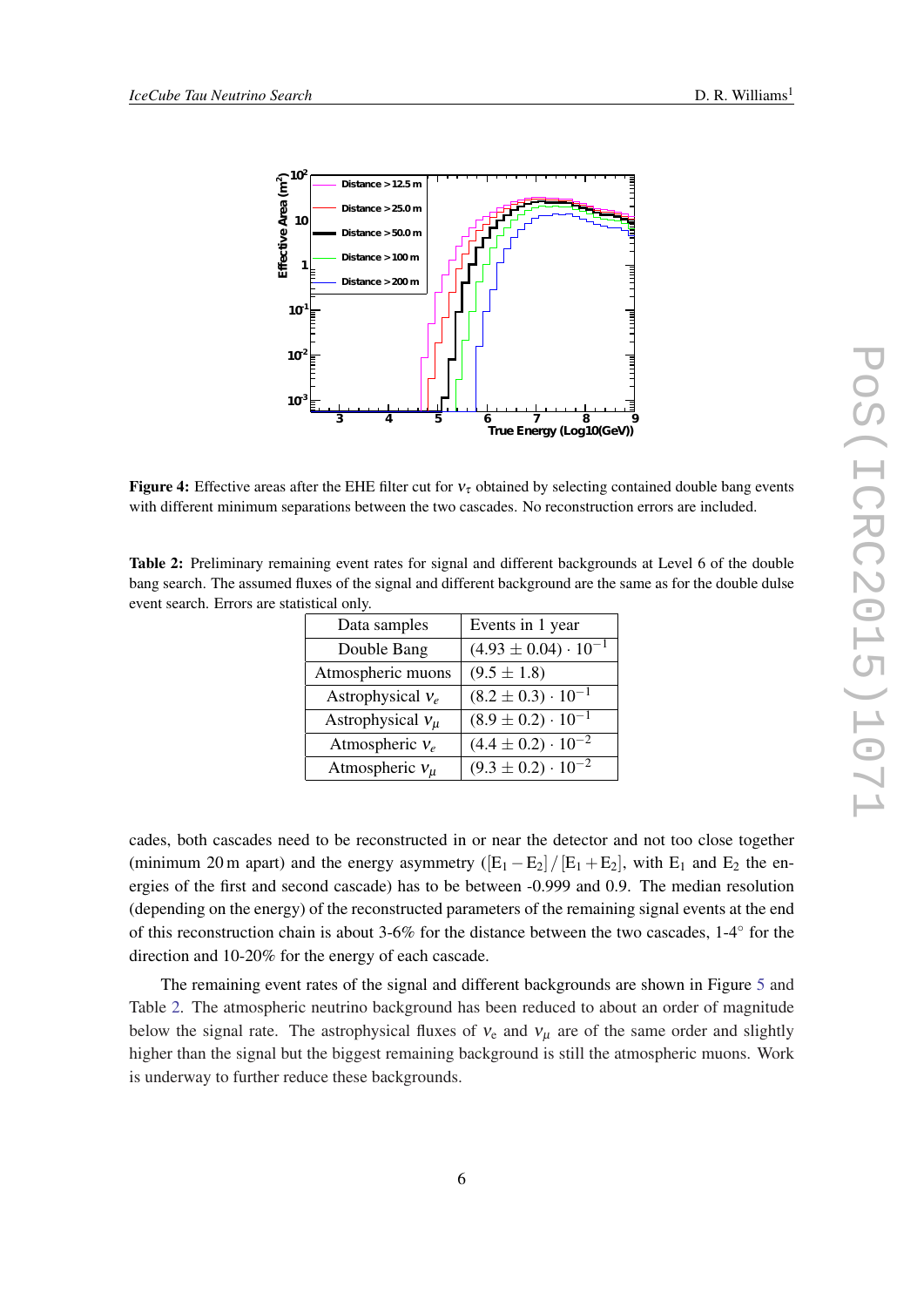<span id="page-6-0"></span>

Figure 5: Preliminary remaining event rates for signal and different background at every cut level. The assumed fluxes of the signal and different background are the same as for the Double Pulse event search.

## 4. Conclusions

The double pulse search for  $v<sub>\tau</sub>$  in IceCube is more sensitive to tau neutrinos in the  $O(100)$  TeV to *O*(10) PeV energy range than to any other flavor. Given the astrophysical neutrino flux observed by IceCube, fewer than one double pulse tau neutrino event is expected in three years of IceCube data, and none are observed. Searches for well separated double bangs are in progress. Future extensions of IceCube such as the proposed IceCube-Gen2 detector [\[23](#page-7-0)] will have a factor of 5 to 10 times more sensitivity to astrophysical tau neutrinos than the current IceCube detector.

### References

- [1] M. G. Aartsen *et al.* [IceCube Collaboration], Phys. Rev. Lett. 113, 101101 (2014).
- [2] M. G. Aartsen *et al.* [IceCube Collaboration], Phys. Rev. Lett. **114**, no. 17, 171102 (2015).
- [3] A. Achterberg *et al.* [IceCube Collaboration], Astropart. Phys. **26**, 155 (2006).
- [4] J. G. Learned and S. Pakvasa, Astropart. Phys. 3, 267 (1995).
- [5] R. Abbasi *et al.* [IceCube Collaboration], Phys. Rev. D **86**, 022005 (2012).
- [6] M. G. Aartsen *et al.* [IceCube Collaboration], arXiv:1309.7003 [astro-ph.HE].
- [7] R. Abbasi *et al.* [IceCube Collaboration], Nucl. Instrum. Meth. A **601**, 294 (2009).
- [8] M. G. Aartsen *et al.* [IceCube Collaboration], Science 342, 1242856 (2013).
- [9] M. G. Aartsen *et al.* [IceCube Collaboration], Phys. Rev. Lett. 111, 021103 (2013).
- [10] M. G. Aartsen *et al.* [IceCube Collaboration], Phys. Rev. D 88, 112008 (2013).
- [11] M. Honda, T. Kajita, K. Kasahara, S. Midorikawa and T. Sanuki, Phys. Rev. D 75, 043006 (2007).
- [12] R. Enberg, M. H. Reno and I. Sarcevic, Phys. Rev. D **78**, 043005 (2008).